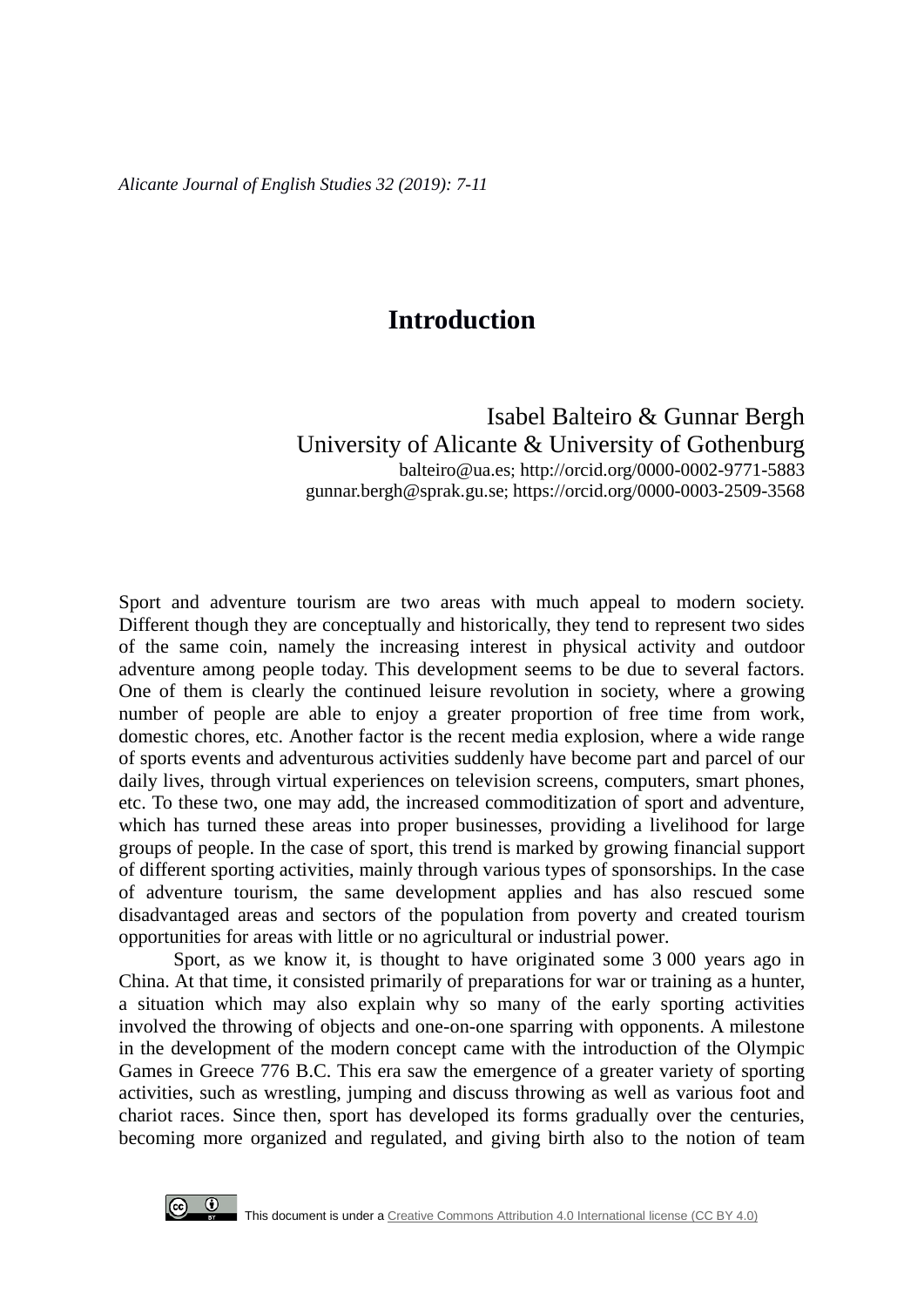sport, as practised in, for example, football, floor bandy, ice-hockey and rugby. Accordingly, today, we tend to think of sport as organized physical activities in which athletes, players or teams compete against each other on the basis of a predefined set of rules or a code of practice.

Adventure tourism, on the other hand, has a much more recent history. Relying on features of the natural terrain, and generally requiring some specialized equipment, it is thought to have appeared in its modern sense in the mid-1800s, when adventurers began to push the limits of mountaineering and river rafting. Two specific events stand out as exponents of this early trend: the first climbing of the Matterhorn in 1865 and the descent of the Colorado River in 1869. Over the years, such adventurous activities have been popularized by the media and thus become more of a public pastime, bringing larger groups of people out of their comfort zone. Aided to some extent by technological invention, the range of activities has also been extended to include new disciplines, such as kayaking, boating, diving, surfing, snowboarding, ice climbing, snow-cat driving and various aerial adventures.

Given the noted interest in sport and adventure tourism in recent years, it is only natural that these activities have also attracted some scholarly attention. Thus, there are a host of academic studies published on the topic of sport in its different forms. Usually, such accounts take a sociological perspective (Hargreaves & McDonald, 2000; Guilianotti, 2005; Spaaij, 2011) or an anthropological one (Blanchard & Cheska, 1985; Sands, 2002; McGarry, 2010; Besnier et al., 2018), but there are also a fair share of studies focusing on linguistic issues, e.g. Ferguson (1983), Seagrave et al. (2006), Lipoński (2009) Callies & Levin (2019). Within linguistics, the language of football has received particular attention, either generally, as in Müller (2007), Lavric et al. (2008), Bergh & Ohlander (2012), or from the point of view of various subdisciplines, as in Balteiro (2011, 2018, 2019), Ringbom (2012), Bergh & Ohlander (2017, 2018).

A similar development can be noted within the realm of adventure tourism. Here we find studies of a mainly sociological or anthropological nature, such as Midol & Broyer (1995). Works on tourism and tourism management include Cloke & Perkins (1998), Pomfret (2006), Buckley (2006, 2007, 2010), Roberts (2011), amongst others. As for linguistics proper, there are studies dealing mainly with adventure terminology, e.g. Turčová et al. (2005), Dragoescu & Merghes (2012).

In spite of the great growth of these activities, in terms of both practitioners and professionals involved in their provision, research on the language of sport and adventure tourism does unfortunately not seem to have developed in parallel fashion. This is a somewhat surprising situation, given the proliferation of sport and outdoor activities in general, and the great economic impact they have had on the economies in Europe and elsewhere. Still, there is a clear need for academic studies on professional languages and languages for specific purposes, not least those reflecting sport and adventure tourism. This is necessary, arguably, in order to contribute not only to the education of present and future sports professionals, but also to cater for the needs of sports translators and commentators. In addition, such work is also likely to contribute to the establishment of a proper platform for general communication between sporting officials, athletes and lay people.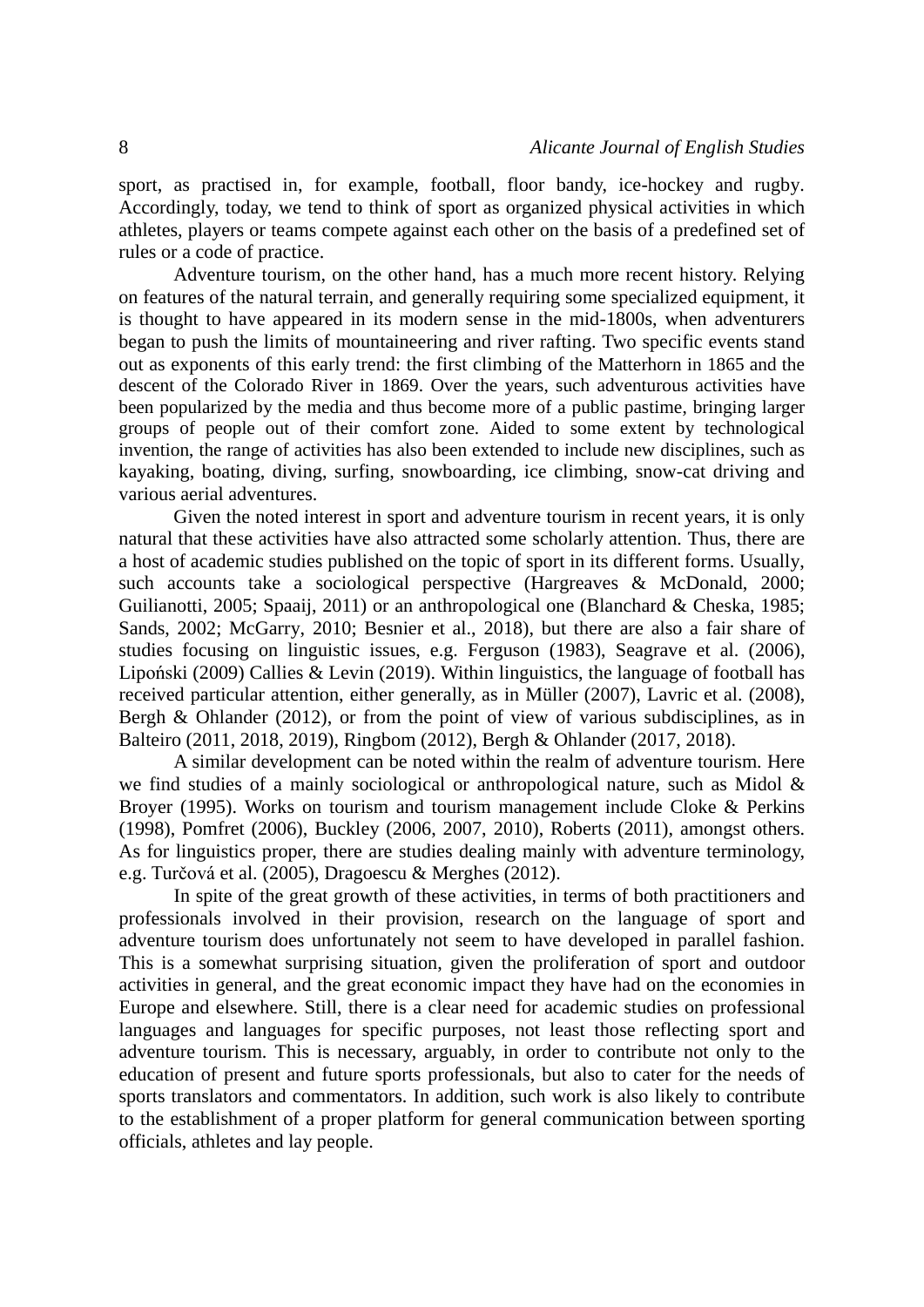## *Introduction* 9

The present volume can be seen as a new, state-of-the art contribution to the field of scholarly studies on sport and adventure tourism. In particular, it contains eight original articles, which may be grouped into the following topics: (1) the language of sport and adventure tourism in general, (2) the language of football, (3) the language of surfing, (4) the language of running and (5) the language of boating. Three of the articles deal with the specific use of syntactic, semantic or lexical elements (stance markers, synonyms and Anglicisms) in sport and adventure tourism (Wilton, Klégr & Bozděchová, and De la Cruz & Tejedor, respectively); two focus on the language of football (Bergh & Ohlander, and Nomdedeu), whereas the other three address linguistic issues related to either surfing, running or boating (Granvik, Jeandidier, and Brooke, respectively).

The volume begins with Bergh & Ohlander's "A hundred years of football English. A dictionary study on the relationship of a special language to general language", where the authors address the question of how dictionaries reflect ongoing lexical changes. Particular attention is paid to special language elements that become part of the general language, as well as to those that become increasingly specialized, occasionally becoming almost incomprehensible to non-specialists. The second article, authored by Brooke, adopts a systemic functional approach to the analysis of the language and discourse of dragon-boating. exploring the rich schema of unique semiotic associations in Hong Kong and Singapore. These two articles are followed by five papers reflecting the pervasive influence of English on selected sports and outdoor activities, either due to the origin of the sport itself or to the status of English as a lingua franca worldwide. The studies deal with the question of sports Anglicisms, their presence and incorporation in different European languages, namely Spanish, Portuguese, French and Czech. Accordingly, while De la Cruz and Tejedor deal with sports and adventure Anglicisms found in recent texts from specialized websites and printed magazines in Spanish, Granvik focuses on the presence of English loan words in both Portuguese and Spanish surf talk and its descriptions. Jeandidier addresses the question of Anglicisms in French, where attention is paid to the semantic extension and precision of the term running, whereas Klégr and Bozděchová concentrate on how Anglicisms in sports terminology tend to be replaced or supplemented by vernacular terms in Czech, creating new relations of synonymy in the language. Unlike these, Nomdedeu, using a historical approach, examines the lexical contribution of fifty-three football-related Anglicisms to the history of Spanish. Finally, in the last paper of the volume, Wilton applies san ethnographic conversation analytic approach to explore the use of epistemic stance markers in professional sports interviews. The analysis looks at how such markers contribute to the foregrounding of the players' perspective as well as to the maintenance, negotiation and progression of the interviews.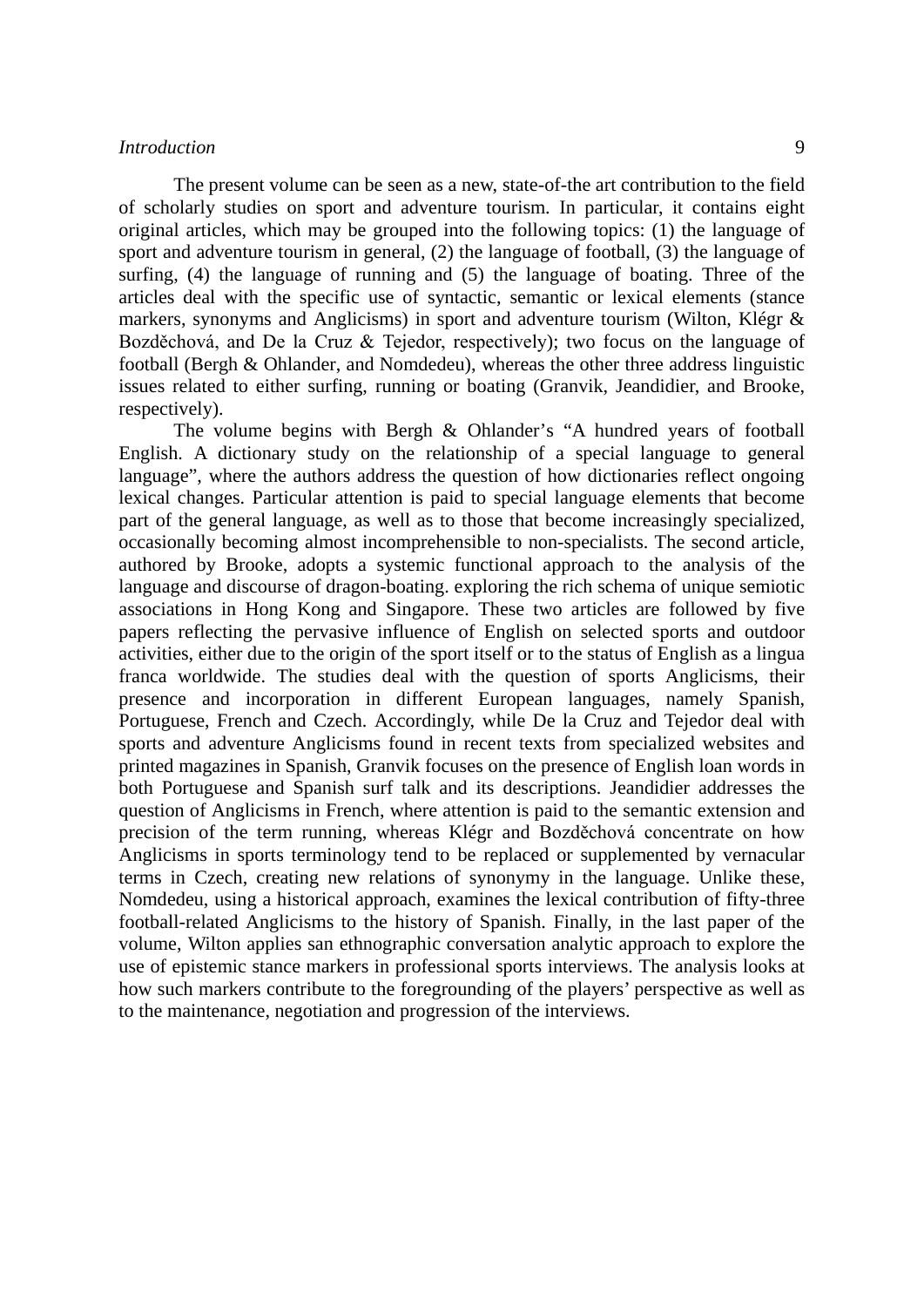## **References**

- Balteiro, Isabel. "A reassessment of traditional lexicographical tools in the light of new corpora: Sports Anglicisms in Spanish". *International Journal of English Studies*, 11(2), 2011, pp. 23–52.
- Balteiro, Isabel. "*Oh wait*: English pragmatic markers in Spanish football chatspeak". *Journal of Pragmatics*, 133, 2018, pp. 122–133.
- Balteiro, Isabel. "The emotional content of English swearwords in football chatspeak: WTF and other pragmatic devices". In Callies, Marcus, and Magnus Levin (eds.), *Corpus Approaches to the Language of Sports: Text, Media, Modalities*. New York: Bloomsbury Academic, 2019, pp. 139–159.
- Bergh, Gunnar, and Sölve Ohlander. "Free kicks, dribblers and WAGs. Exploring the language of the "people's game". *Moderna Språk*, 106(1), 2012, pp. 11–46.
- Bergh, Gunnar, and Sölve Ohlander. "Loan translations versus direct loans: The impact of English on European football lexis". *Nordic Journal of Linguistics*, 40(1), 2017, pp. 5–35.
- Bergh, Gunnar, and Sölve Ohlander. "Football language in the age of superdiversity". In Creese, Angela and Adrian Blackledge (eds.), *The Routledge Handbook of Language and Superdiversity*. London and New York: Routledge, 2018, pp. 254–267.
- Besnier, Niko, Susan Brownell and Thomas F. Carter. *The Anthropology of Sport: Bodies, Borders, Biopolitics*. California: University of California Press, 2018.
- Blanchard, Kendall, and Alice Taylor Cheska. *The anthropology of sport: An introduction*. Massachusetts: Bergin & Garvey Publishers, Inc, 1985.
- Buckley, Ralf C. *Adventure Tourism*. Wallingford: CABI, 2006.
- Buckley, Ralf C. "Adventure Tourism Products: Price, Duration, Size, Skill, Remoteness". *Tourism Management*, 28(6), 2007, pp. 1428–1433.
- Buckley, Ralf C. *Adventure tourism management*. Oxford: Elsevier, 2010.
- Callies, Marcus, and Magnus Levin (eds.), *Corpus Approaches to the Language of Sports: Texts, Media. Modalities*. New York: Bloomsbury Academic, 2019.
- Cloke, Paul, and Harvey C. Perkins. "'Cracking the Canyon with the Awesome Foursome': Representations of Adventure Tourism in New Zealand". *Environment & Planning (D): Society & Space*, 16(2), 1998, pp. 185–218.
- Dragoescu, Alina-Andreea, and Petru-Eugen Merghes. "The Language of Sports and Adventure Tourism: An Etymological approach". In Raţă, Georgeta, Ioan Petroman and Cornelia Petroman (eds.), *The English of Tourism*. Newcastle-upon-Tyne: Cambridge Scholars Publishing, 2012, pp. 295–302.
- Ferguson, Charles A. "Sports Announcer Talk: Syntactic Aspects of Register Variation". *Language in Society*, 12, 1983, pp. 153–172.
- Guilianotti, Richard. *Sport: a critical sociology*. Cambridge: Polity Press, 2005.
- Hargreaves, Jennifer A., and Ian McDonald. "Cultural studies and the sociology of sport". In Coakley, Jay, and Eric Dunning (eds.), *Handbook of Sports Studies*, London: Sage, 2000, pp. 48–60.
- Lavric, Eva, Gerhard Pisek, Andrew Skinner and Wolfgang Stadler (eds.), *The Linguistics of Football*. Tübingen: Gunter Narr, 2008.
- Lipoński, Wojciech (ed.), Special Issue: Sports language and linguistics. *Studies in Physical Culture and Tourism*, 61(1), 2009.
- McGarry, Karen. "Sports in transition: Emerging trends on culture change in the anthropology of sport". *Reviews in Anthropology*, 39, 2010, pp. 151–172.